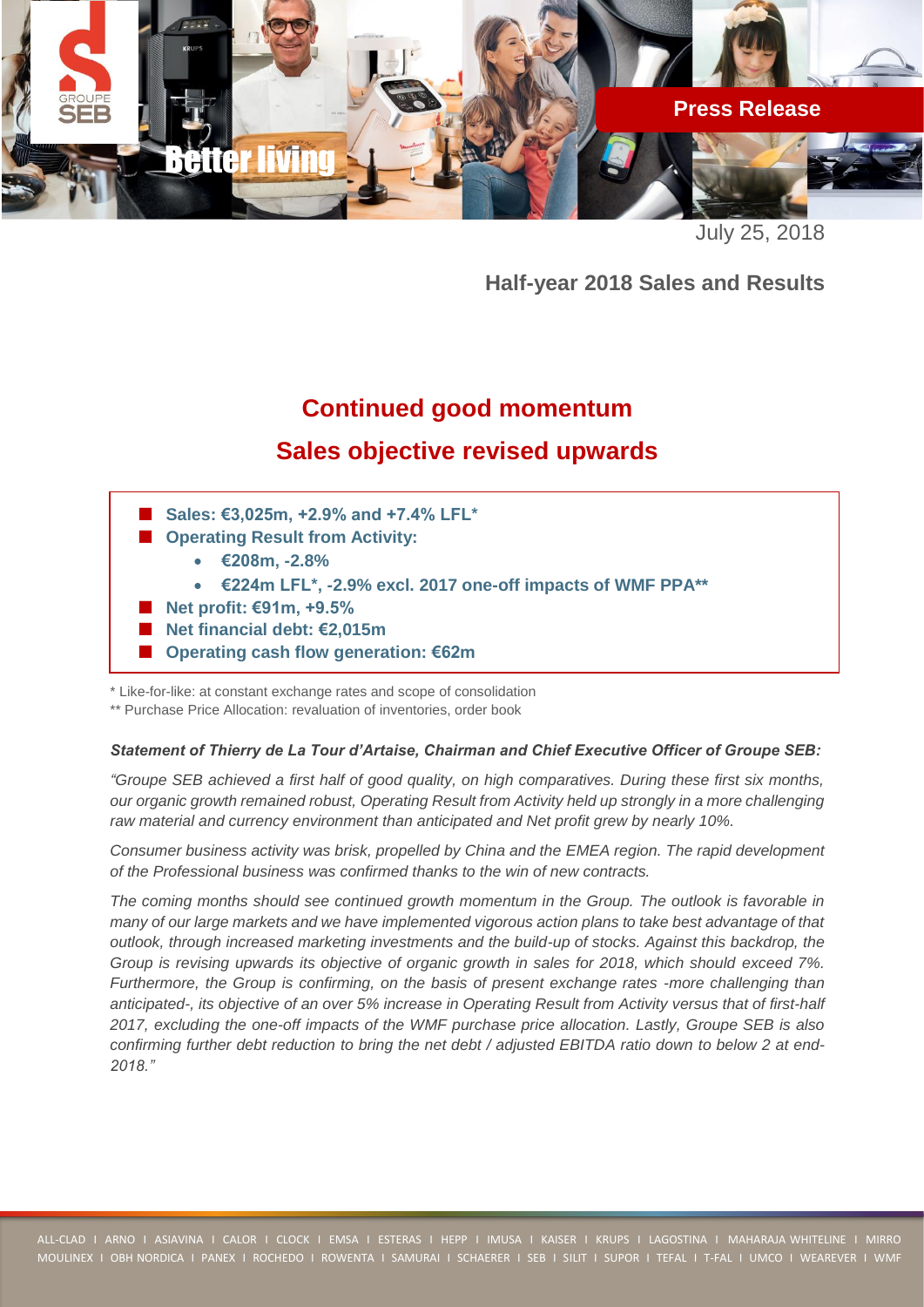

| Consolidated financial results $(\epsilon m)$   | H1<br>2017             | H1<br>2018             | Change<br>2018/2017<br>As reported | Change<br>2018/2017<br>Like-for-like |
|-------------------------------------------------|------------------------|------------------------|------------------------------------|--------------------------------------|
| Revenue                                         | 2,914                  | 3,025                  | $+2.9%$                            | $+7.4%$                              |
| <b>Operating Result from Activity</b><br>(ORfA) | 213                    | 208                    | $-2.3%$                            |                                      |
| ORfA before PPA one-offs                        | 230                    | 208                    | n.a%                               | $-2.9%$                              |
| Operating profit                                | 178                    | 186                    | $+4.2%$                            |                                      |
| Profit attributable to owners of the<br>parent  | 83                     | 91                     | $+9.5%$                            |                                      |
| Net debt                                        | 1.905<br>at 12/31/2017 | 2,015<br>at 06/30/2018 | $+£110m$                           |                                      |

*Rounded figures in €m % calculated in non-rounded figures*

# **GENERAL COMMENTS ON GROUP PERFORMANCE**

The Group operated in first-half 2018 in a market environment that was more difficult than in 2017. Overall, the Small Domestic Appliance (SDA) market remained positive worlwide, although it did see one-off impacts owing to a shift of demand towards brown goods (televisions) due to the football World Cup.

**At €3,025 million, first-half sales were up 2.9%,** including in particular **organic growth of 7.4% (7.3 % in the second quarter) and a currency effect of -4.7% (-3.8% in the second quarter compared with -5.6% in the first).** As a reminder, LFL growth levels in the first half of 2016 and 2017 were particularly high, at +6% and +10.1%, respectively, and thus constitute demanding comparatives.

Organic growth was composed as follows:

**2**

- **Consumer business, including WMF: +7.9%**
- **Professional business (coffee machines and hotel equipment): +2.4%,** including few effects in the second quarter of new contracts signed at the start of the year. The ramp-up of these contracts will take more concrete form as from the third quarter.

**Geographically speaking**, LFL growth was driven primarily by China, with a further boost in momentum in the second quarter, together with Russia, Turkey and Central Europe, which all confirmed their strong traction, as well as Portugal. The situation was more difficult in the Americas, particularly in the United States, Canada and Brazil. **Almost all product lines** contributed to revenue growth, the most outstanding families being home care (vacuum cleaners), electrical cooking (rice cookers, electrical pressure cookers, Optigrill…), beverage preparation (full-automatic espresso machines…) and home comfort (fans).

Operating Result from Activity (ORfA) in the first half totaled €208 million, including a -€16 million currency effect. This compares with an ORfA of €213 million in first-half 2017, excluding one-off impacts of the WMF purchase price allocation (PPA), amounting to €17 million. On a LFL\* basis, ORfA came out at €224 million for the period (compared with €230 million for first-half 2017, excluding the impacts of WMF PPA amounting to -€17 million), down 2.9%.

Net debt stood at €2,015 million at June 30, 2018, up €110 million on end-2017.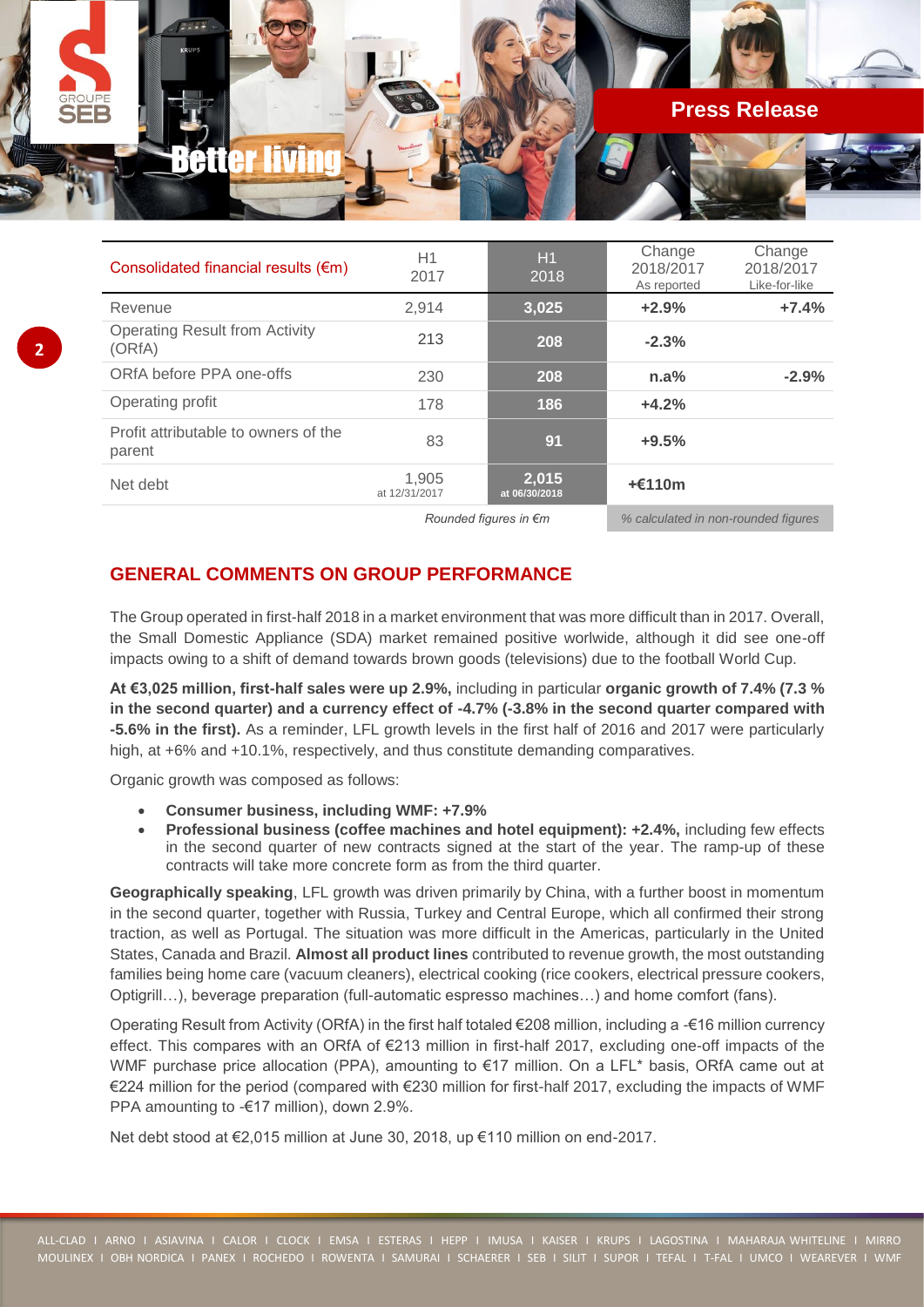

## **DETAIL OF REVENUE GROWTH BETWEEN 2ND HALF 2017 AND 2018**



# **REVENUE BY REGION**

|                                                       |                              | H1<br>H1                        |                                     | Change 2018/2017 |                 |
|-------------------------------------------------------|------------------------------|---------------------------------|-------------------------------------|------------------|-----------------|
|                                                       | Revenue in $\notin M$        | 2017                            | 2018                                | As reported      | Like for like * |
|                                                       | <b>EMEA</b>                  | 1,316                           | 1,337                               | $+1.7%$          | $+4.2%$         |
| <b>EMEA</b>                                           | <b>Western Europe</b>        | 988                             | 997                                 | $+0.9%$          | $+1.3%$         |
|                                                       | <b>Other countries</b>       | 328                             | 340                                 | $+4.1%$          | $+12.9%$        |
|                                                       | <b>AMERICAS</b>              | 407                             | 338                                 | $-17.0%$         | $-7.5%$         |
| <b>AMERICAS</b>                                       | <b>North America</b>         | 249                             | 204                                 | $-7.9%$          | $-11.5%$        |
|                                                       | <b>South America</b>         | 158                             | 134                                 | $-15.5%$         | $-0.7%$         |
|                                                       | <b>ASIA</b>                  | 926                             | 1,060                               | $+14.4%$         | $+20.0%$        |
| <b>ASIA</b>                                           | <b>China</b>                 | 680                             | 825                                 | $+21.4%$         | $+26.6%$        |
|                                                       | <b>Other countries</b>       | 245                             | 235                                 | $-4.8%$          | $+1.5%$         |
|                                                       | <b>TOTAL Consumer</b>        | 2,648                           | 2,735                               | $+3.3%$          | $+7.9%$         |
|                                                       | <b>Professional business</b> | 293                             | 290                                 | $-1.1%$          | $+2.4%$         |
|                                                       | <b>GROUPE SEB</b>            | 2,941                           | 3,025                               | $+2.9%$          | $+7.4%$         |
| * Like-for-like: at constant exchange rates and scope |                              | Rounded figures in $\epsilon$ m | % calculated in non-rounded figures |                  |                 |

ALL-CLAD I ARNO I ASIAVINA I CALOR I CLOCK I EMSA I ESTERAS I HEPP I IMUSA I KAISER I KRUPS I LAGOSTINA I MAHARAJA WHITELINE I MIRRO MOULINEX I OBH NORDICA I PANEX I ROCHEDO I ROWENTA I SAMURAI I SCHAERER I SEB I SILIT I SUPOR I TEFAL I T-FAL I UMCO I WEAREVER I WMF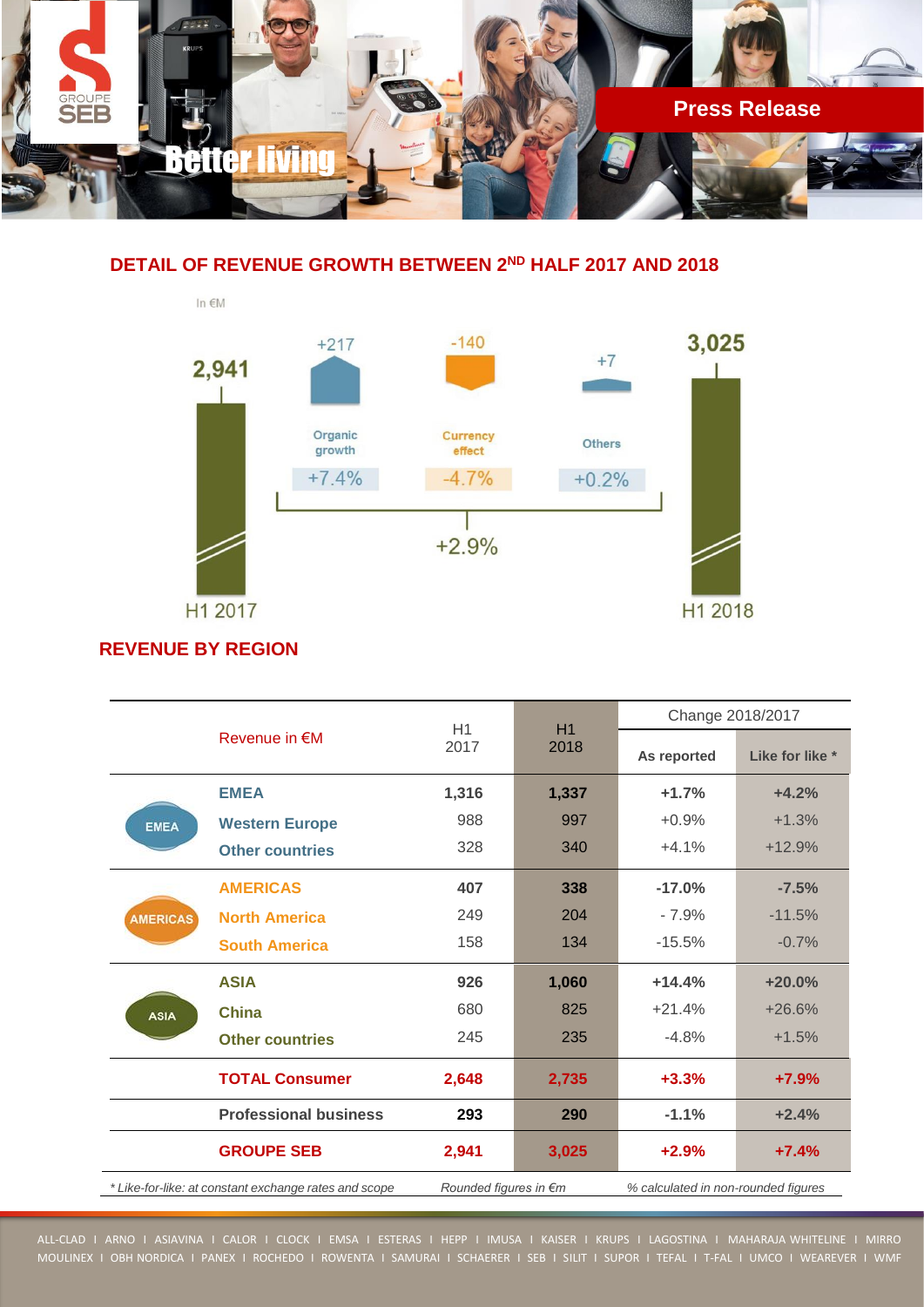

|                 |                                                 |                       | Q2<br>Q2<br>2017<br>2018 | Change 2018/2017 |                                     |
|-----------------|-------------------------------------------------|-----------------------|--------------------------|------------------|-------------------------------------|
|                 | Revenue in €M                                   |                       |                          | As reported      | Like-for-like*                      |
|                 | <b>EMEA</b>                                     | 657                   | 652                      | $-0.6%$          | $+2.1%$                             |
| <b>EMEA</b>     | <b>Western Europe</b>                           | 494                   | 494                      | $+0.1%$          | $+0.4%$                             |
|                 | <b>Other countries</b>                          | 163                   | 158                      | $-2.7%$          | $+7.4%$                             |
|                 | <b>AMERICAS</b>                                 | 203                   | 177                      | $-12.9%$         | $-3.9%$                             |
| <b>AMERICAS</b> | <b>North America</b>                            | 123                   | 112                      | $-9.0%$          | $-2.7%$                             |
|                 | <b>South America</b>                            | 80                    | 65                       | $-18.8%$         | $-5.6%$                             |
|                 | <b>ASIA</b>                                     | 406                   | 481                      | $+18.4%$         | $+20.9%$                            |
| <b>ASIA</b>     | <b>China</b>                                    | 277                   | 357                      | $+28.9%$         | $+30.4%$                            |
|                 | <b>Other countries</b>                          | 129                   | 124                      | $-4.0%$          | $+0.6%$                             |
|                 | <b>TOTAL Consumer</b>                           | 1,266                 | 1,310                    | $+3.5%$          | $+7.2%$                             |
|                 | <b>Professional business</b>                    | 148                   | 156                      | $+4.9%$          | $+8.5%$                             |
|                 | <b>GROUPE SEB</b>                               | 1,414                 | 1,466                    | $+3.7%$          | $+7.3%$                             |
| scope           | * Like-for-like: at constant exchange rates and | Rounded figures in €m |                          |                  | % calculated in non-rounded figures |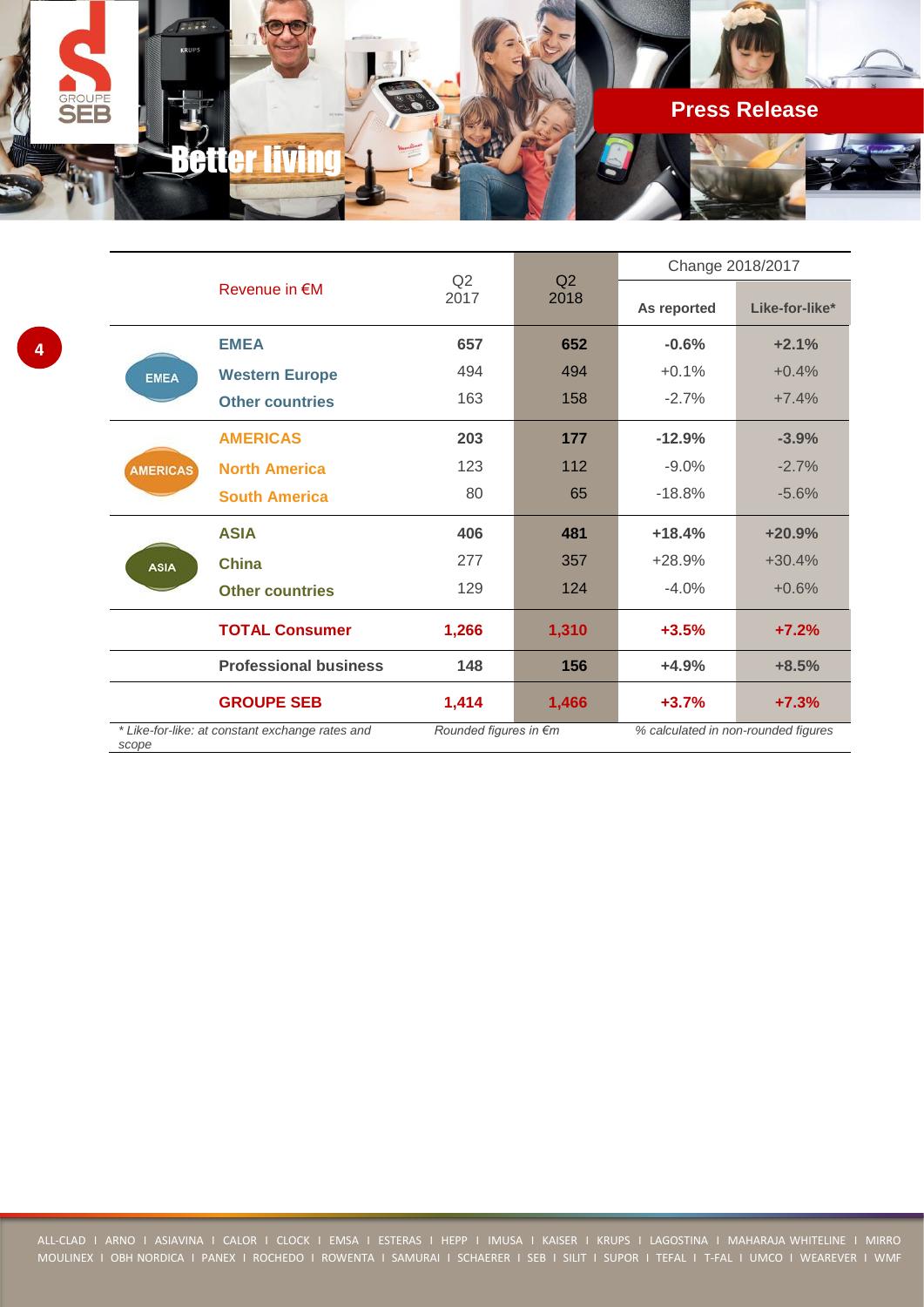

## **SALES BY REGION**



### **WESTERN EUROPE**

In a positive market, but contrasted from one country to the next, the Group grew its sales 1.3% in the first half on a like-for-like basis. Performance for the region was mitigated by WMF's Consumer business, consolidated since January 1 in Groupe SEB subsidiaries, and declining over the period. In Germany, WMF's homeland and benchmark country in Europe, revenue was down 3.5%, penalized by a temporary dip in the German cookware market and a fall in sales to certain distribution channels. However, business activity continued to develop rapidly on line (+20%) and in parallel, the Group is streamlining and optimizing the WMF store network.

Excluding WMF, Group business increased 2.8% in the first half against demanding comparatives (including loyalty programs not repeated in 2018). As in the first quarter, activity was bolstered by electrical cooking and vacuum cleaners. Fan sales were also up, the result of favourable weather conditions in the spring. For the first half as a whole, the Group confirmed the strengthening of its positions in most European markets. Sales trends in the major countries are presented below.

In France, after a positive start to the year, second-quarter sales were down slightly, resulting in stable revenues for the first half. This performance should be seen in the light of the less buoyant market and an unfavorable 2017 base effect linked notably to loyalty programs. Such high comparatives concern small electrical appliances, penalizing sales for the period, despite good performances from Cookeo, food preparation (Cuisine Companion and blenders), BeerTender (owing to the World Cup), vacuum cleaners (versatile, Clean&Steam and robot vacuum cleaners – recently launched) and Dolce Gusto. Activity was more difficult in ironing and personal care. Conversely, in cookware, sales were up sharply.

In other Western European countries, core business, excluding 2017 loyalty programs, continued to grow at sustained rate, boosted in many cases by the rise in online sales. Business remained brisk in Germany, fueled by our cornerstone products: full-automatic expresso machines, electrical cooking (Optigrill and Actifry in particular) and vacuum cleaners. Spain also stands as a strong growth driver for the Group. In a buoyant market, core business increased solidly in a large majority of product categories, with a special mention for the successful launch of robot vacuum cleaners. In the same time, the integration of WMF in Groupe SEB Iberica has proved a real success, reflected already in a substantial acceleration in WMF sales. Sales in Italy rose strongly, the main contributors being ironing, electrical cooking (Cookeo and Optigrill) and fans. In the UK, in a gloomy market environment, second-quarter sales were down slightly on a like-for-like basis after a positive start to the year, resulting in a slight contraction in revenue for the first half as a whole. Lastly, Scandinavia has enjoyed excellent sales momentum since the start of the year.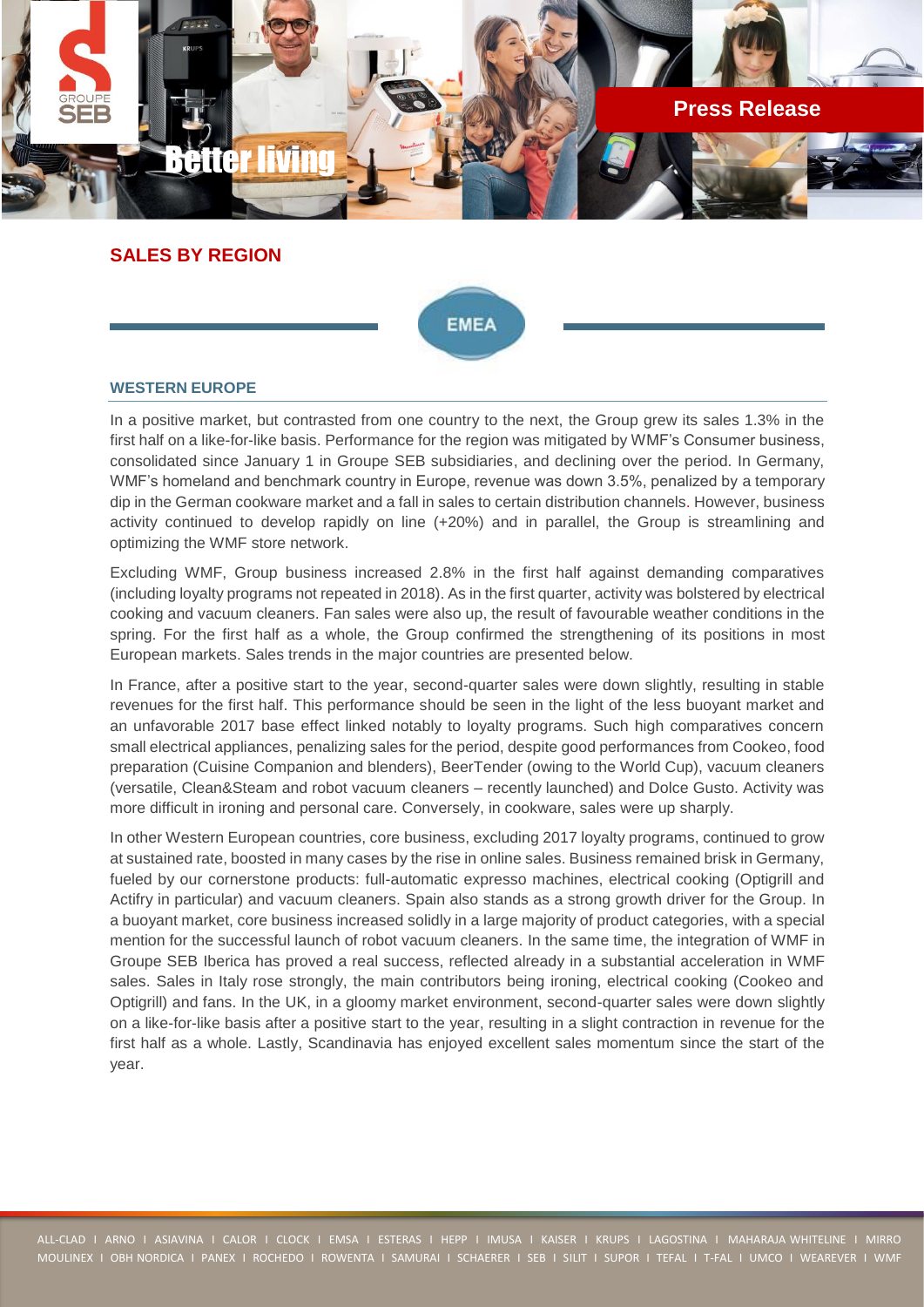

## **OTHER EMEA COUNTRIES**

**6**

In the other EMEA countries, following a particularly vigorous start to the year, reported sales increased 4% in the first six months, with organic growth of 13%. The highly negative currency effect stemming from the significant depreciation of certain currencies (including the Turkish lira and the Russian rouble) has led the Group to initiate offsetting price increases in the countries concerned. Business remained buoyant in the large countries in the region, with further reinforcements of the Group's positions. This was notably the case in Central and Eastern Europe, as well as in Ukraine, where we posted excellent performances by actively pursuing the roll-out of our flagship products and innovations. We stepped up our investments to this end with a view to optimizing execution at our points of sale, with remarkable progress in Poland.

In Russia, where the retail environment is being significantly reshuffled, double-digit growth continued despite the non-repeat of 2017 loyalty programs. The performance is being driven by a broad range of products (cookware, multicookers, grills, full-automatic espresso machines, vacuum cleaners), leading to major market share gains.

In Turkey, despite currency issues and the uncertain environment, particularly ahead of the elections, the Group continued to substantially outperform the market thanks to several drivers: the vigor of flagship product categories (cookware, food preparation, vacuum cleaners, irons) fueled by a strong appetite for innovation; the continued rapid development of products manufactured locally or at our Egyptian plant; and the ongoing expansion of the retail network, including the 150 proprietary stores. Considerable efforts have also been devoted in Turkey to reorganizing WMF business activity and ensuring its growth. In the Middle East and India, business remained difficult, but it was firm in Egypt.



### **NORTH AMERICA**

The fall in revenue in the first half, down 11.5% on a like-for-like basis (down 18% as reported), needs to be placed in perspective:

- The first quarter was marked by a 20% drop in sales owing to high comparatives in 2017 (the launch of a new Krups electrical cooking range in the United States);
- Business activity was more balanced in the second quarter, stemming notably from an improvement in business and more favorable comparatives in the United States;
- The market environment was highly disrupted in the United States and Canada by the deepseated change in traditional retail. This last is being strongly impacted by the sharp rise of ecommerce, resulting in stock reduction programs, financial difficulties, store closures and even bankruptcies.

However, after a downward trending start to the year, the Group practically stabilized its sales in the United States in the second quarter, thanks in particular to the positive reception of new T-Fal cookware ranges and a strong recovery in ironing owing to the launch of new iron and garment steamer models.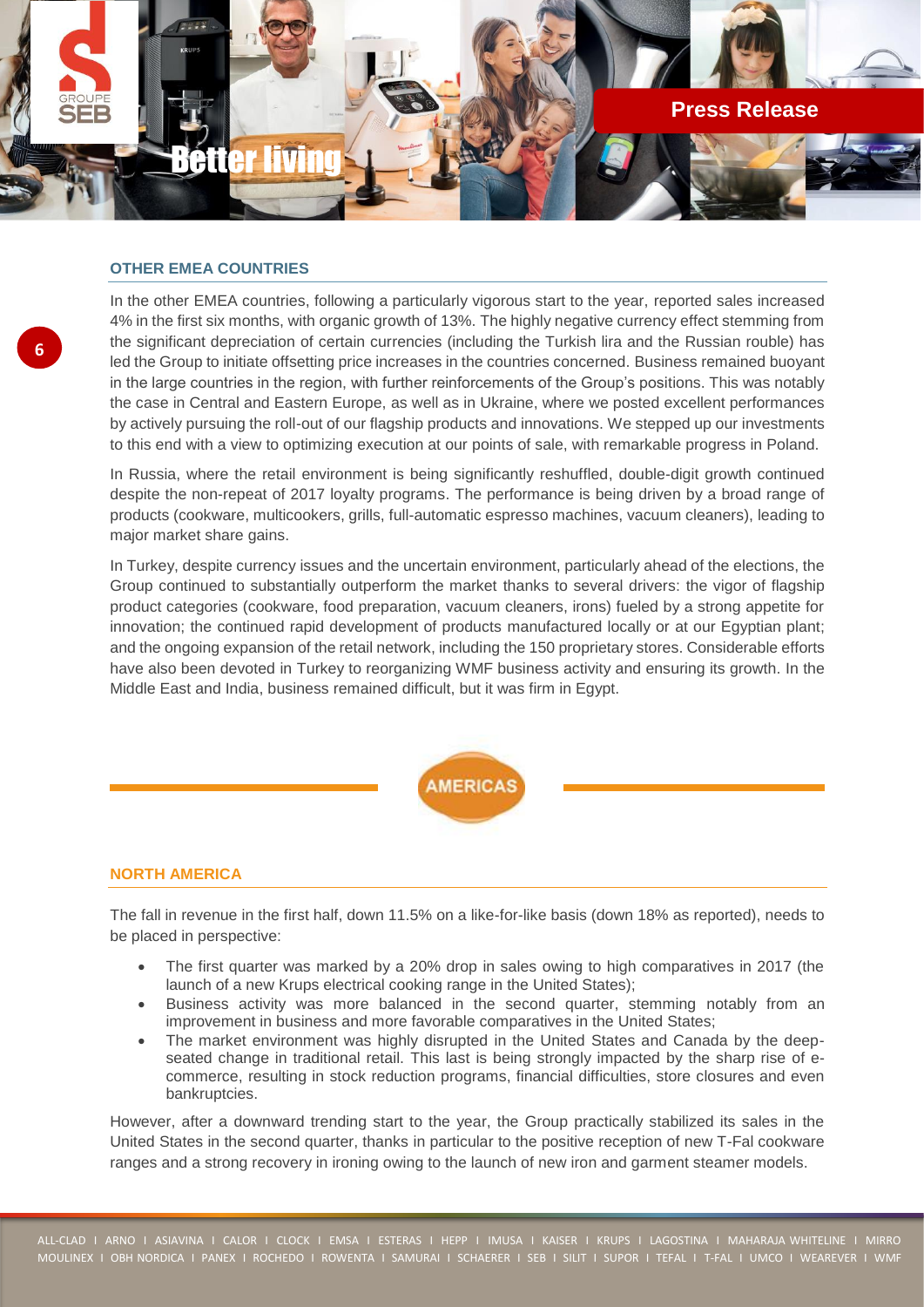

The acceleration in online sales continued, almost offsetting the decline in revenue reported in certain brick-and-mortar outlets.

Market conditions in Canada remained tense. Despite a slighter slowdown in the second quarter, halfyear sales declined, with the positive trend in cookware unable to offset the contraction in small electrical appliances. In Mexico, excluding the loyalty program, core business was very well-oriented, driven in particular by an excellent performance, all retail circuits combined, in cookware and linen care, by the confirmed success of our blenders, and by the promising results from the launch of our fans.

### **SOUTH AMERICA**

At end-June, the trend in our sales in South America reflected both the continued depreciation of our main operating currencies on the continent (Brazilian real, Colombian peso and Argentinian peso) and a difficult second quarter in Brazil and Argentina.

In Brazil, the overall environment remained complicated, leading to volatile consumption and weighing on the financial situation of some retailers. The truck-driver strike in May had a strong negative impact on industry and undermined the economy as well in the second quarter. It directly affected our business, with a one-week halt in production at our two sites in Recife and Itatiaia and an interruption in deliveries. The catch-up plan and increases in output implemented in June resulted in very good performances for the month but failed to offset the shortfall of May. As such, the second quarter ended with a sales decrease of around 10% in Brazilian real.

However, sales of small electrical appliances were practically stable in the first half, thanks especially to strong momentum in fans, underpinned by the successful introduction of new, silent and compact models. On this market segment, the Group strengthened its position and confirmed its leadership. In cookware, however, sales remained substantially down, impacted both by the industrial transition to the Itatiaia site and by the highly disruptive effect of the strike. The second half will enable a gradual normalization of the situation and the generation of the first tangible gains in productivity.

In Colombia, where the Group relies on a solid leadership, the strong momentum of the first quarter continued, fueled by two product categories: fans, sales of which were boosted by weather conditions, in contrast to 2017, and blenders, sales of which grew over 20% with the Powermix range serving as spearhead. Practically all our key accounts, as well as our Home&Cook stores, contributed to this solid development. In cookware, the decline in revenue should be placed in perspective with a strong improvement in the quality of sales and profitability. In Argentina, where demand was down, business activity slowed substantially in the second quarter.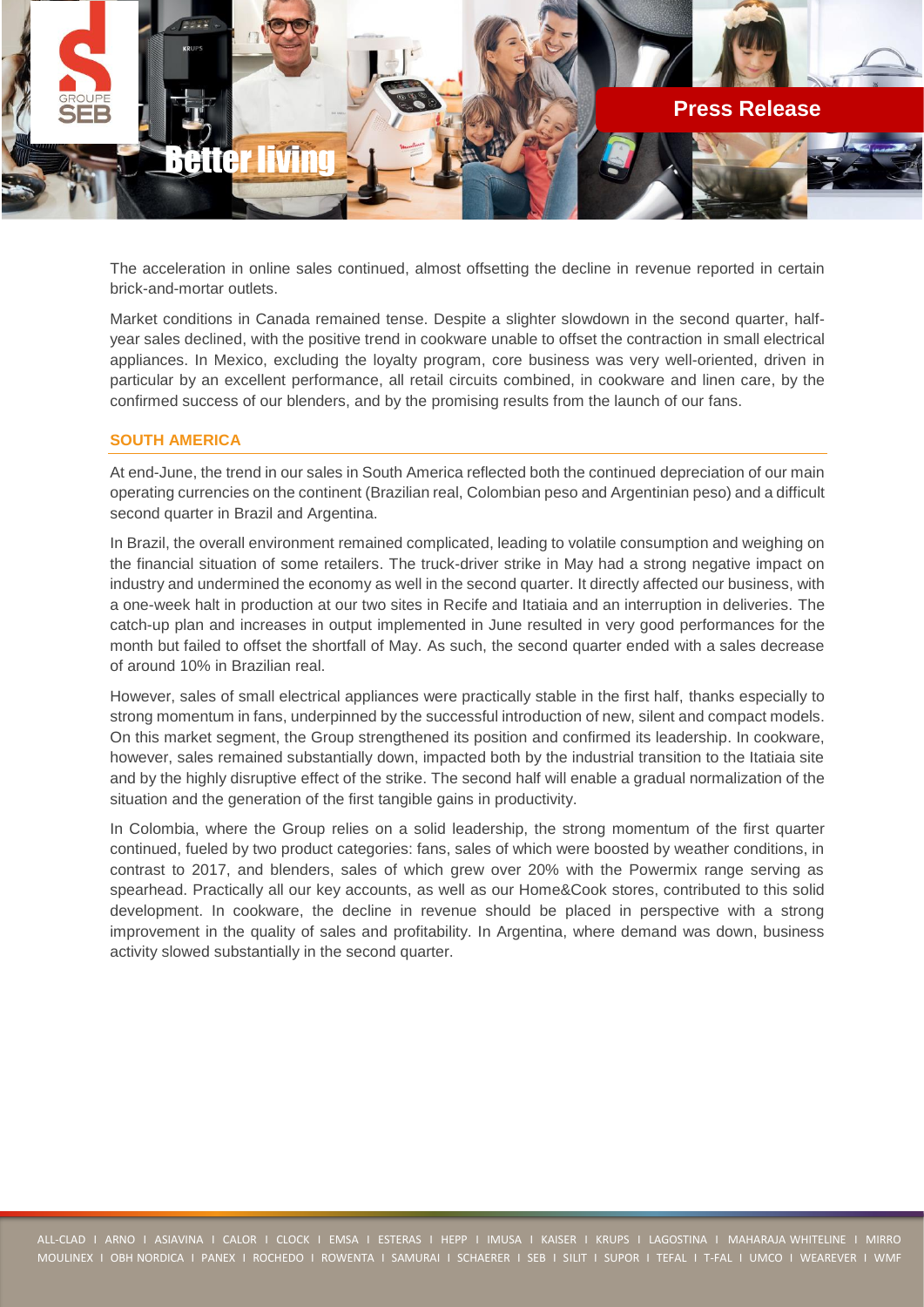![](_page_7_Picture_0.jpeg)

**ASIA** 

#### **CHINA**

**8**

The second quarter confirmed the vigorous nature of business in China which materialized in a sharp acceleration in organic sales growth, reaching 30% for the period, still largely driven by e-commerce. This outstanding performance in a competitive and promotional market was fueled by Supor's core business, cookware and small kitchen electrics. New categories also posted strong growth, including kitchen tools, home and linen care, and a targeted range of large kitchen appliances such as extractor hoods and gas stoves. Across the board, innovation is bolstering product momentum and stands as a key driver of Supor growth in all categories.

In cookware, Supor achieved growth of over 15% and continued to outperform competition by leveraging its flagship products – pressure cookers, sauce pans, steamers and woks – and pursuing its swift development in kitchen tools and accessories. The leading performers of these were vacuum flasks and thermal mugs, with a special mention going to the new ranges (kids, young and glass).

In small electrical appliances, all of Supor's iconic categories contributed to revenue growth, which came out at 30% for the first half. Major successes included mobile induction hubs, high-speed blenders, rice cookers, electric pressure cookers and kettles. The brisk momentum was fueled by the material ramp-up of the products launched in late 2017, featuring differentiating technologies, functionalities and design. Supor is also picking up the pace in linen and home care, where it has doubled its sales by extending its product range with new models of garment steamers, featuring improved specifications, and the versatile Air Force 360 and 460 vacuum cleaners, which have proved extremely successful.

In parallel, WMF's business activity in China declined in first-half due to the current commercial reorganization.

### **OTHER ASIAN COUNTRIES**

As in the first quarter, Group revenue in Asia excluding China were down as reported, due to the depreciations of the yen and won in particular against the euro, but rose slightly on a like-for-like basis.

In Japan, moderate growth picked up strongly between April and June, owing primarily to solid momentum in cookware (Ingenio range with removable handles) and linen care, bolstered by the Freemove compact cordless iron and new garment steamer models. In the second quarter, business was also positive in kettles. In South Korea, our sales excluding WMF recovered sharply after a mixed start to the year. Performance was driven by cookware, vacuum cleaners, garment steamers and a successful B2B campaign in rice cookers. Regarding WMF, while sell-out was highly satisfactory, our sell-in performance faltered in the second quarter owing to existing inventories and organization changes. In Australia, business slowed down, amid a tense retail environment.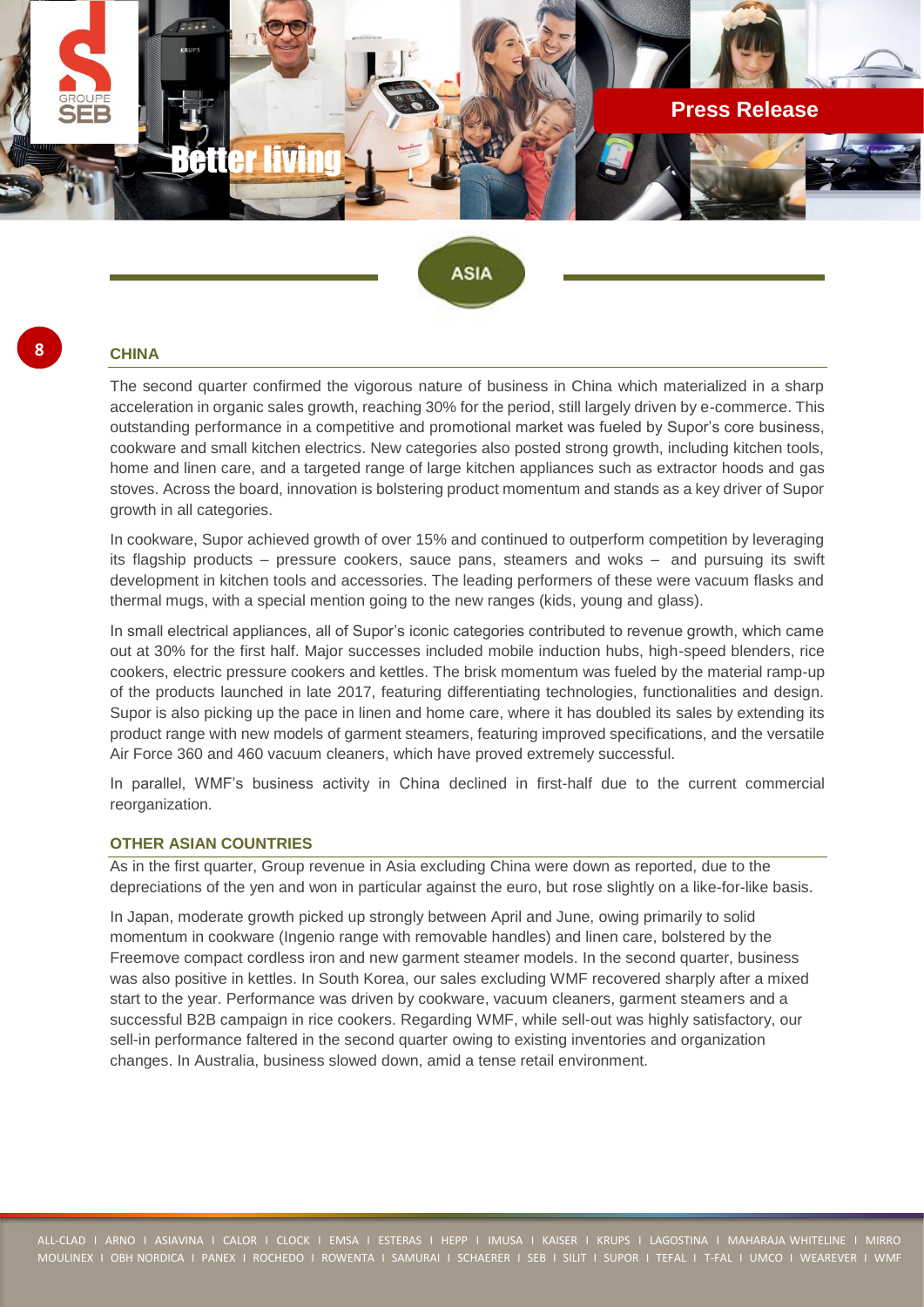![](_page_8_Picture_0.jpeg)

In other South-East Asian countries, half-year sales increased slightly on a like-for-like basis. Performance was contrasted between markets, with vigorous growth in Thailand fueled by several mainstays (steam generators, blenders, Dolce Gusto) and the continued retail expansion, as well as in Vietnam, where the Group pursued its swift development under the Tefal brand, particularly in ironing, rice cookers, blenders, kettles and cookware. Activity trended favorably in Singapore and at a more modest pace in Malaysia (after a brisk start to the year), while sales were down in Taiwan, due in particular to the non-repeat of a €6 million WMF loyalty program.

![](_page_8_Picture_2.jpeg)

Professional business activity (coffee machines and hotel equipment) posted sales of €290 million, up 2.4% in the first half on a like-for-like basis, after an excellent improvement in the second quarter. Performance in the first quarter was negatively impacted by demanding comparatives in coffee in 2017 relating to two significant contracts in Canada and Japan, deliveries of which were phased over the first nine months of 2017. Meanwhile, core-business excluding these specific operations continued to trend positively, both in Germany and internationally (including in Central Europe, Scandinavia and China).

The recent signature of new, large-scale contracts reflectsthe on-going development strategy implemented by WMF in professional coffee and bodes well for the coming months. The start-up of deliveries brought already a strong push to the second quarter performance, which should amplify as from the summer. These contracts are much more significant than those in 2016 and 2017. They were signed with two customers in the United States – including RaceTrac, a company operating service stations and convenience stores – and one in China, Luckin Coffee, the second largest local coffee-shop chain.

In hotel equipment, where business activity is closely linked to specific contracts, sales increased slightly in the first half.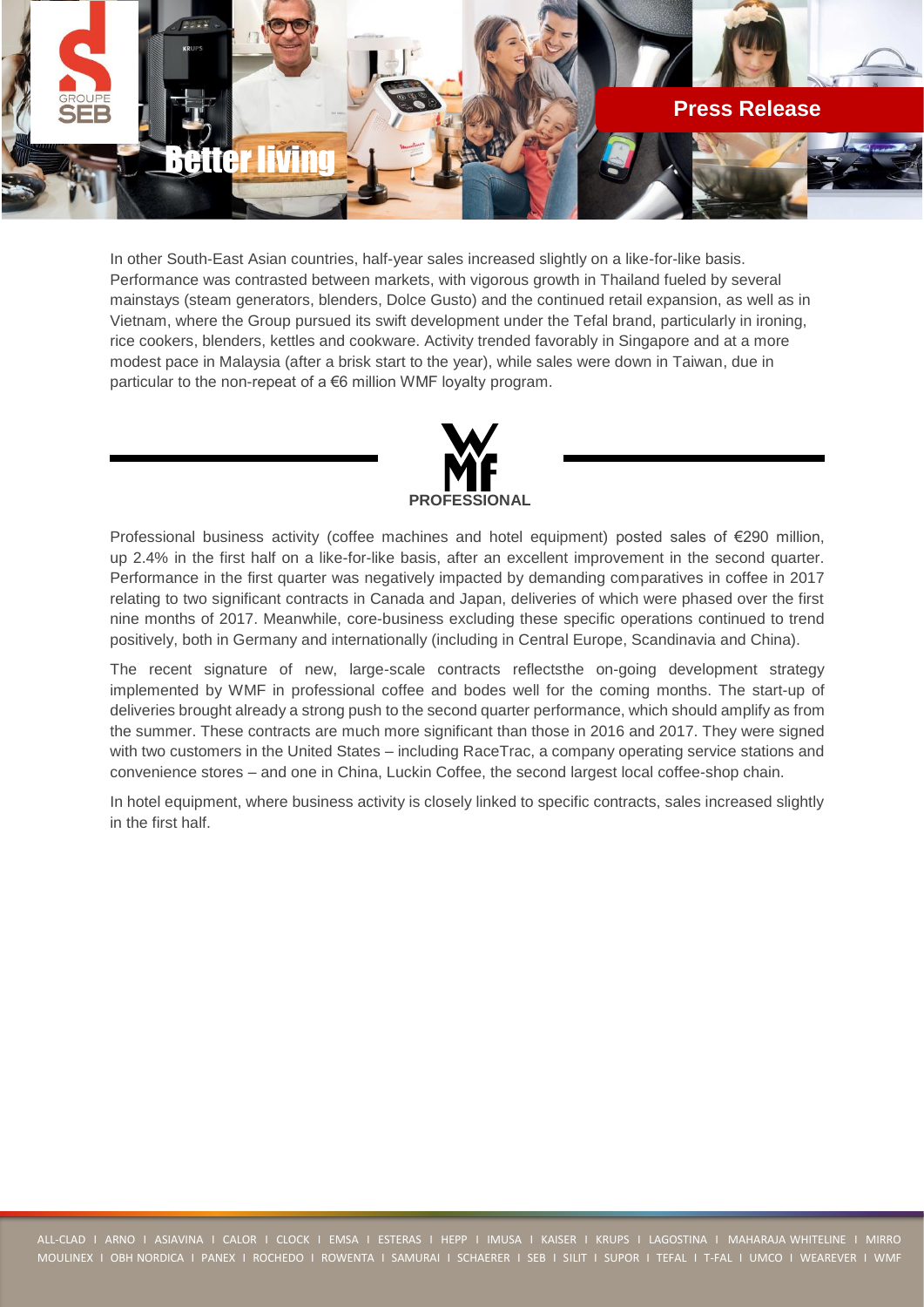![](_page_9_Picture_0.jpeg)

# **OPERATING RESULT FROM ACTIVITY**

Operating Result from Activity (ORfA) in first-half 2018 came to €208 million. At constant consolidation scope and exchange rates, ORfA totaled €224 million in first-half 2018, compared with €230 million in first-half 2017, excluding the one-off impacts of the WMF purchase price allocation, declining by 2.9%. In addition, the currency effect over the period was -€16 million, equivalent to that in the first six months of 2017.

The organic decrease in ORfA should be seen in the light of exceptionally demanding 2017 comparatives, both in terms of the Group's former scope (organic growth of 34% in first-half 2017) and as regards WMF, whose performances had been boosted by the above-mentioned two large deals in Professional Coffee. The change may be broken down as follows:

- A  $\epsilon$ 39 million positive impact of volumes related to sales organic growth;
- A positive mix-price effect of €14 million, driven primarily by the mix, the embedded price effect of 2017 being limited and the most recent price increases initiated in first-half 2018 having made only a modest contribution as yet;
- A substantial increase in purchasing costs ( $E27$  million), as expected, given the rise in commodity prices, but offset by gains in productivity of €18 million;
- A €26 million increase in investments in growth drivers (innovation, advertising and operational marketing) with, as in 2017, major activations in certain large markets (including China, Russia, Turkey, Colombia, the United States and France);
- A €20 million increase in commercial and administrative costs.

It should be stressed that the additional commercial and growth-driver investments concern the Group as a whole and naturally include WMF, both in the Consumer and Professional Coffee businesses, the respective international development and growth acceleration of which require commitments in terms of human and financial resources.

As a reminder, given the seasonal nature of the Group's business, first-half ORfA is not representative of the financial year as a whole and thus cannot be extrapolated.

# **OPERATING PROFIT AND NET PROFIT**

Operating profit at end-June stood at €186 million, compared with €178 million at June 30, 2017. It includes an anticipated cost of discretionary and non-discretionary profit sharing of €10 million, stable on first-half 2017 (€11 million). Other operating income and expense, at -€12 million compared with -€24 million at end-June 2017, mainly includes the last costs related to the reorganization of our operations in Brazil (notably the completion of the industrial transition), the depreciation of the residual value of the Saint Jean de Bonnay site (transfer of plastic production to the Pont-Evêque site), various commercial reorganization costs, and expenses linked to the integration of WMF.

Net financial expense came out at -€36 million, compared with -€44 million at June 30, 2017. Besides an improvement in interest expense, the change mainly reflects the decrease in the fair value of the optional part of the November 2016 convertible bond issue (ORNAE).

After taxes at a rate of 24% (23.5% in first-half 2017) and the elimination of non-controlling interests in the results (Supor), for a total of €23 million, net profit amounted to €91 million, up 9.5% on first-half 2017 (€83 million).

**10**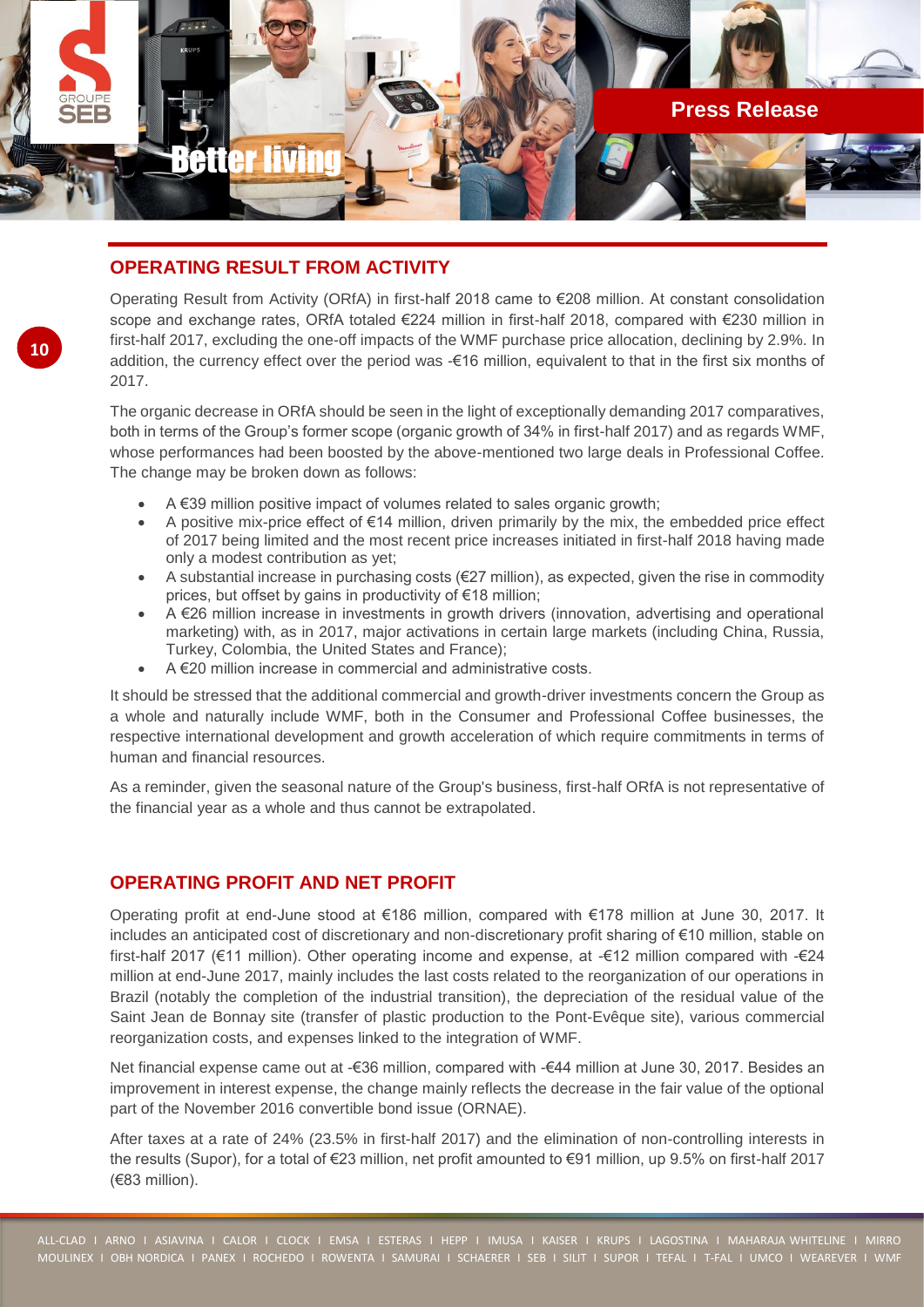![](_page_10_Picture_0.jpeg)

# **FINANCIAL STRUCTURE AT JUNE 30, 2018**

At June 30, 2018, equity attributable to owners of the parent totaled €1,983 million, up €19 million on December 31, 2017.

Tangible fixed assets totaled €3,540 million, stable relative to end-2017.

Net financial debt at June 30, 2018 stood at €2,015 million, compared with €1,905 million at end-December 2017. Operating cash flow generation totaled €62 million in the first six months of the year, compared with €91 million in first-half 2017. The decline can be attributed to the decrease in cash flow – consistent with that in operating result – and an increase in the working capital requirement (18.4% of sales compared with 17.6% at June 30, 2017), owing primarily to higher stock levels in anticipation of robust growth in second-half 2018. Apart from a considerable increase in dividends paid (€118 million vs. €101 million in 2017), operational items such as CAPEX, financial expense and taxes are consistent with those of last year and the seasonality of the business activity.

At June 30, 2018, the gearing ratio stood at 1.0 and the estimated net debt / adjusted EBITDA ratio (over 12 rolling months) at 2.6.

# **2018 OUTLOOK**

It should be reminded that, given the seasonal nature of Groupe SEB's business, the first half is not representative of the entire year. However, against a tenser global macroeconomic environment, marked in particular by a more challenging commodity and currency context, the Group achieved good quality performances in the first six months, on demanding comparatives.

The coming months should see continued growth momentum in the Group. The outlook is favorable in many of our large markets and we have implemented vigorous action plans to take best advantage of that outlook, through increased marketing investments and the build-up of stocks. Against this backdrop, the Group:

- is revising upwards its objective of organic growth in sales for 2018, which should exceed 7%,
- is confirming, on the basis of present exchange rates -more challenging than anticipated-, its objective of an over 5% increase in Operating Result from Activity versus that of first-half 2017, excluding the one-off impacts of the WMF purchase price allocation,
- is confirming further debt reduction to bring the net debt / adjusted EBITDA ratio down to below 2 at end-2018.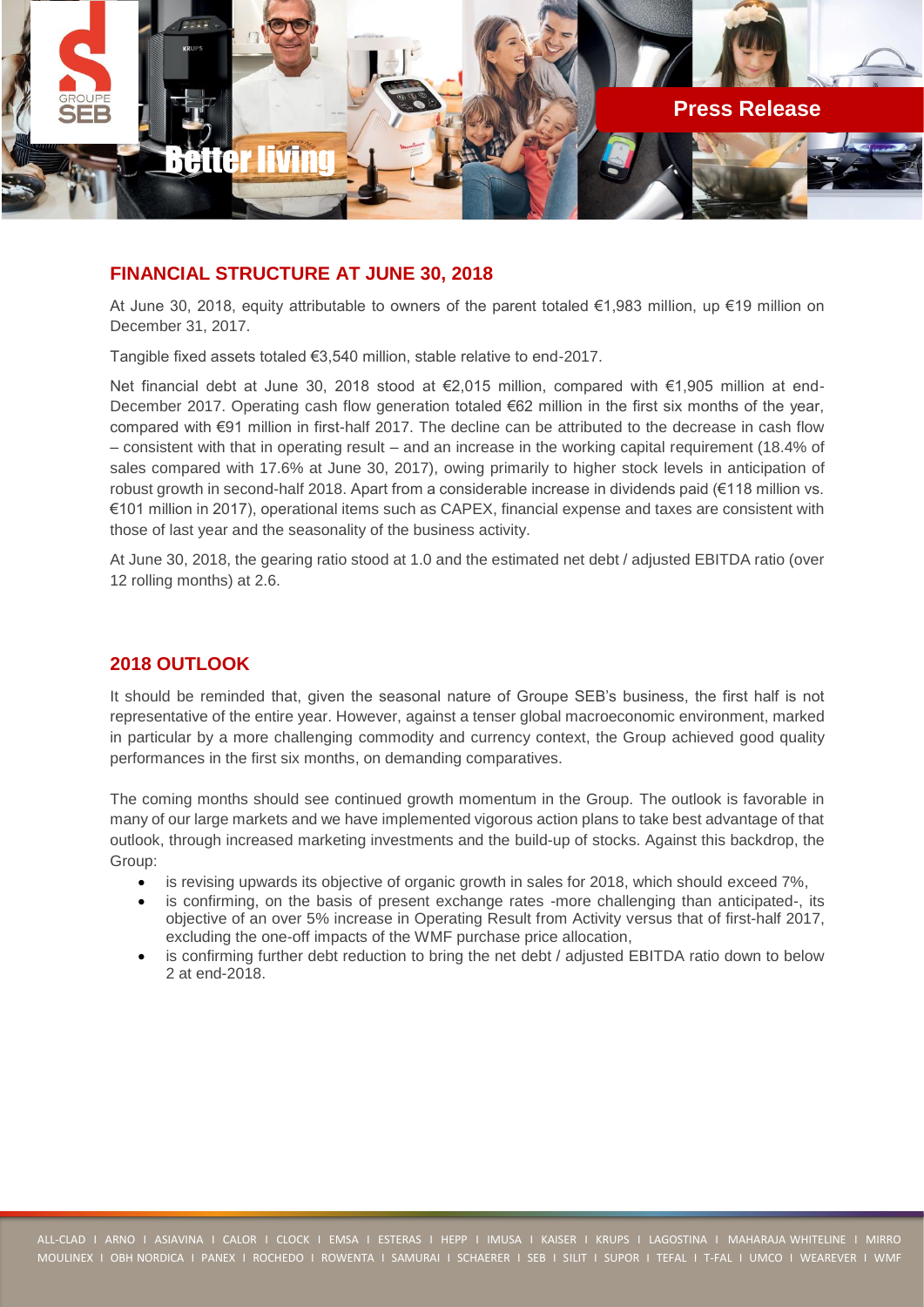![](_page_11_Picture_0.jpeg)

# **CONSOLIDATED INCOME STATEMENT**

| $\mathcal{L}(\mathcal{L})$ |  |
|----------------------------|--|

| (in $\epsilon$ millions)                           | 6.30.2018 | 6.30.2017       | 12.31.2017 |
|----------------------------------------------------|-----------|-----------------|------------|
|                                                    | 6 months  | <b>6 months</b> | 12 months  |
| Revenue                                            | 3,025.0   | 2,941.2         | 6,484.6    |
| Operating expenses                                 | (2,817.5) | (2,727.8)       | (5,824.0)  |
| <b>OPERATING RESULT FROM ACTIVITY</b>              | 207.5     | 213.4           | 660.6      |
| Discretionary and non-discretionary profit-sharing | (10.0)    | (10.7)          | (37.6)     |
| <b>RECURRING OPERATING PROFIT</b>                  | 197.5     | 202.7           | 623.1      |
| Other operating income and expense                 | (11.8)    | (24.4)          | (43.6)     |
| <b>OPERATING PROFIT</b>                            | 185.7     | 178.3           | 579.5      |
| Finance costs                                      | (15.6)    | (17.2)          | (34.9)     |
| Other financial income and expense                 | (20.4)    | (27.4)          | (36.7)     |
| Share of profits of associates                     |           |                 |            |
| <b>PROFIT BEFORE TAX</b>                           | 149.7     | 133.7           | 507.9      |
| Income tax expense                                 | (36.0)    | (31.4)          | (99.3)     |
| <b>PROFIT FOR THE PERIOD</b>                       | 113.7     | 102.3           | 408.6      |
| Non-controlling interests                          | (22.6)    | (19.0)          | (33.6)     |
| PROFIT ATTRIBUTABLE TO OWNERS OF THE PARENT        | 91.1      | 83.3            | 375.0      |
|                                                    |           |                 |            |
| Basic earnings per share (in $\epsilon$ )          | 1.83      | 1.68            | 7.56       |
| Diluted earnings per share (in $\epsilon$ )        | 1.82      | 1.66            | 7.50       |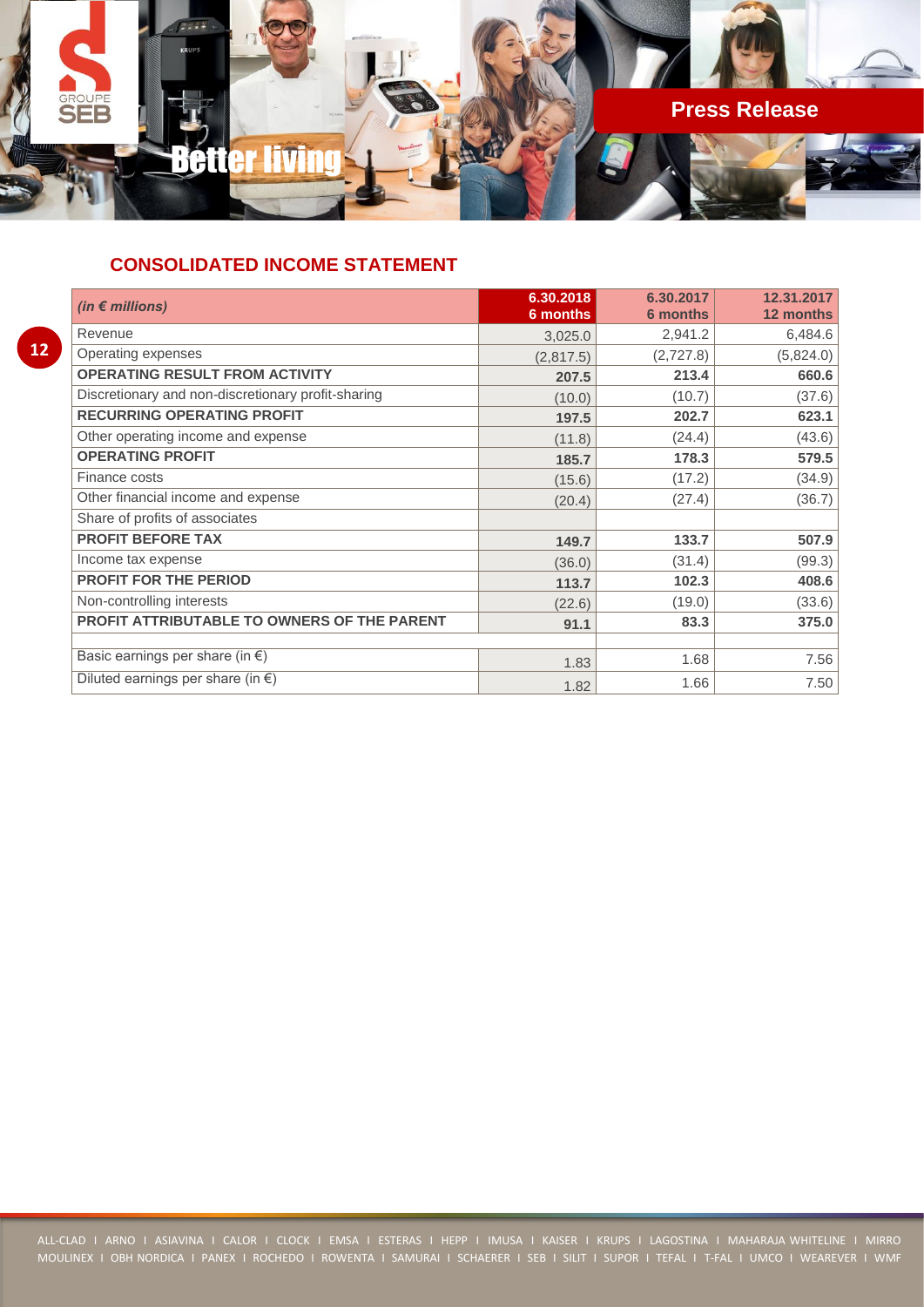![](_page_12_Picture_0.jpeg)

# Better liv

## **BALANCE SHEET**

**SEB** 

| ASSETS (in € millions)                      | 6.30.2018 | 6.30.2017* | 12.31.2017 |
|---------------------------------------------|-----------|------------|------------|
| Goodwill                                    | 1,481.9   | 1,481.9    | 1,467.5    |
| Other intangible assets                     | 1,174.9   | 1,185.6    | 1,170.6    |
| Property, plant and equipment               | 804.8     | 814.4      | 820.5      |
| Investments in associates                   |           |            |            |
| Other investments                           | 53.3      | 25.5       | 33.8       |
| Other non-current financial assets          | 23.3      | 15.5       | 15.4       |
| Deferred tax assets                         | 86.4      | 55.0       | 62.9       |
| Other non-current assets                    | 2.0       | 14.6       | 10.6       |
| Long-term derivative instruments            | 11.9      | 5.5        | 3.4        |
| <b>NON-CURRENT ASSETS</b>                   | 3,638.5   | 3,598.0    | 3,584.7    |
| Inventories                                 | 1,215.3   | 1,120.1    | 1,112.1    |
| Trade receivables                           | 780.8     | 752.3      | 1,015.8    |
| Other receivables                           | 111.8     | 104.1      | 100.0      |
| Current tax assets                          | 56.0      | 53.1       | 73.6       |
| Short-term derivative instruments           | 41.9      | 32.0       | 45.6       |
| Other short-term investments                | 228.8     | 259.7      | 216.8      |
| Cash and cash equivalents                   | 341.4     | 657.1      | 538.6      |
| <b>CURRENT ASSETS</b>                       | 2,776.0   | 2,978.4    | 3,102.5    |
| <b>TOTAL ASSETS</b>                         | 6,414.5   | 6,576.4    | 6,687.2    |
| EQUITY & LIABILITIES (in € millions)        | 6.30.2018 | 6.30.2017* | 12.31.2017 |
| Share capital                               | 50.2      | 50.2       | 50.2       |
| Reserves and retained earnings              |           |            |            |
|                                             | 1,819.2   | 1,581.8    | 1,806.6    |
| <b>Treasury stock</b>                       | (73.8)    | (56.2)     | (67.3)     |
| Equity attributable to owners of the parent | 1,795.6   | 1,575.8    | 1,789.5    |
| Non-controlling interests                   | 188.1     | 162.9      | 174.8      |
| <b>EQUITY</b>                               | 1,983.7   | 1,738.7    | 1,964.3    |
| Deferred tax liabilities                    | 220.1     | 199.3      | 216.7      |
| Long-term provisions                        | 331.7     | 375.0      | 354.0      |
| Long-term borrowings                        | 2,062.4   | 2,071.1    | 2,067.3    |
| Other non-current liabilities               | 47.9      | 47.9       | 47.3       |
| Long-term derivative instruments            | 19.4      | 24.2       | 20.7       |
| <b>NON-CURRENT LIABILITIES</b>              | 2,681.5   | 2,717.5    | 2,706.0    |
| Short-term provisions                       | 89.3      | 97.6       | 90.0       |
| Trade payables                              | 777.1     | 750.3      | 905.8      |
| Other current liabilities                   | 317.9     | 304.1      | 351.7      |
| <b>Current tax liabilities</b>              | 37.5      | 45.2       | 51.7       |
| Short-term derivative instruments           | 19.4      | 30.7       | 39.5       |
| Short-term borrowings                       | 508.1     | 892.3      | 578.2      |
| <b>CURRENT LIABILITIES</b>                  | 1,749.3   | 2,120.2    | 2,016.9    |

\* After finalization of WMF acquisition price allocation entries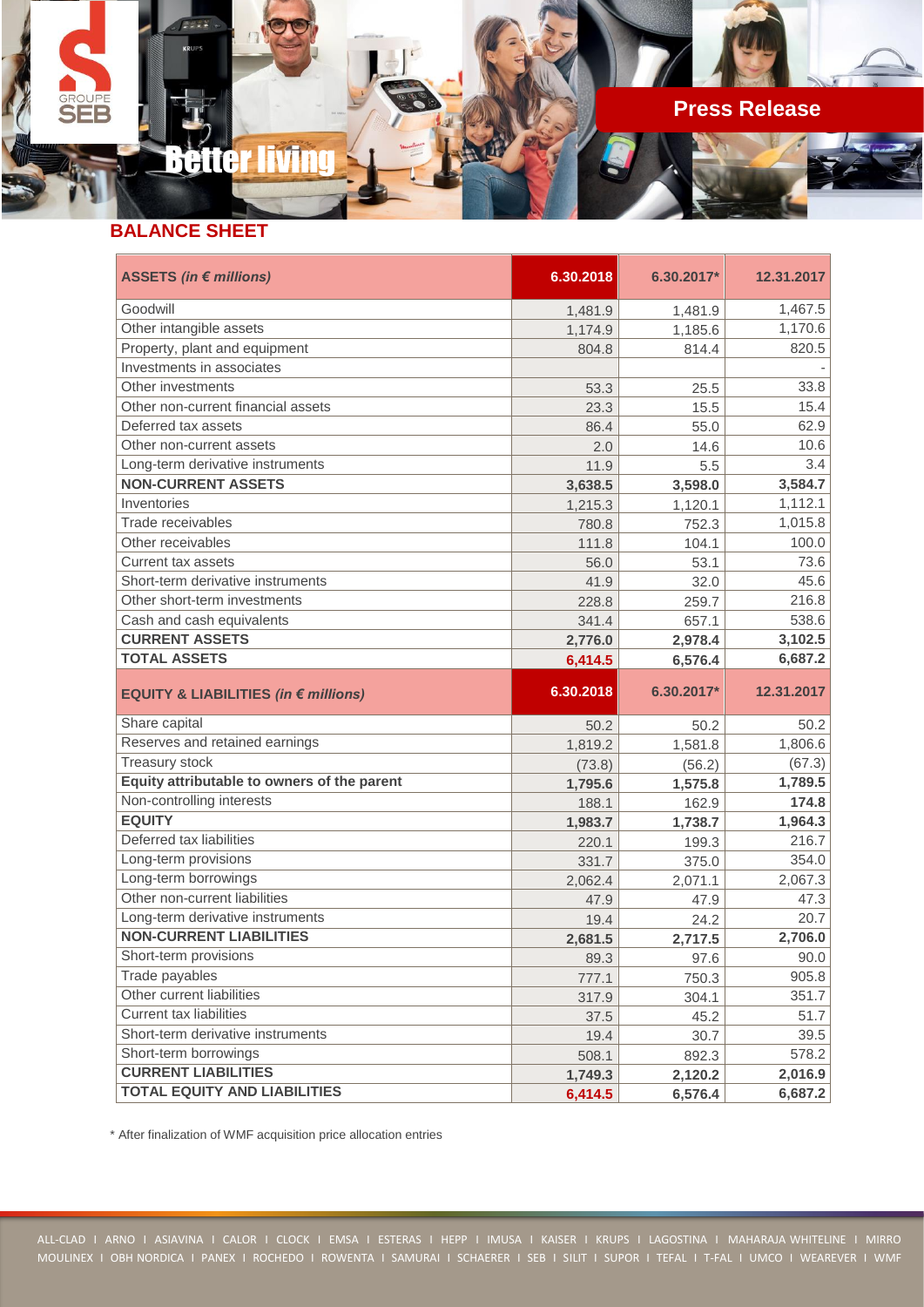![](_page_13_Picture_0.jpeg)

#### **GLOSSARY**

#### *On a like-for-like basis (LFL) – Organic*

The amounts and growth rates at constant exchange rates and consolidation scope in a given year compared with the previous year are calculated:

- using the average exchange rates of the previous year for the period in consideration (year, half-year, quarter);
- on the basis of the scope of consolidation of the previous year.

This calculation is made primarily for sales and Operating Result from Activity.

#### *Operating Result from Activity (ORfA)*

Operating Result from Activity (ORfA) is Groupe SEB's main performance indicator. It corresponds to sales minus operating costs, i.e. the cost of sales, innovation expenditure (R&D, strategic marketing and design), advertising, operational marketing as well as commercial and administrative costs. ORfA does not include discretionary and nondiscretionary profit-sharing or other non-recurring operating income and expense.

#### *Adjusted EBITDA*

Adjusted EBITDA is equal to Operating Result from Activity minus discretionary and non-discretionary profit-sharing, to which are added operating depreciation and amortization.

#### *Net debt (or Net indebtedness)*

This term refers to all recurring and non-recurring financial debt minus cash and cash equivalents as well as derivative instruments linked to Group financing having a maturity of under one year and easily disposed of. Net debt may also include short-term investments with no risk of a substantial change in value but with maturities of over three months.

#### *Operating cash flow*

Operating cash flow corresponds to the "net cash from operating activities / net cash used by operating activities" item in the consolidated cash flow table, restated from non-recurring transactions with an impact on the Group's net debt (for example, cash outflows related to restructuring) and after taking account of recurring investments (CAPEX).

*This press release may contain certain forward-looking statements regarding Groupe SEB's activity, results and financial situation. These forecasts are based on assumptions which seem reasonable at this stage but which depend on external factors including trends in commodity prices, exchange rates, the economic environment, demand in the Group's large markets and the impact of new product launches by competitors.*

*As a result of these uncertainties, SEB cannot be held liable for potential variance on its current forecasts, which result from unexpected events or unforeseeable developments.*

*The factors which could considerably influence Groupe SEB's economic and financial result are presented in the Annual Financial Report and Registration Document filed with the Autorité des Marchés Financiers, the French financial markets authority. The balance sheet and income statement included in this press release are excerpted from financial statements consolidated as of June 30, 2018 which have been the subject of a limited review by the Statutory Auditors and approved by the Group's Board of Directors, on July 24, 2018.*